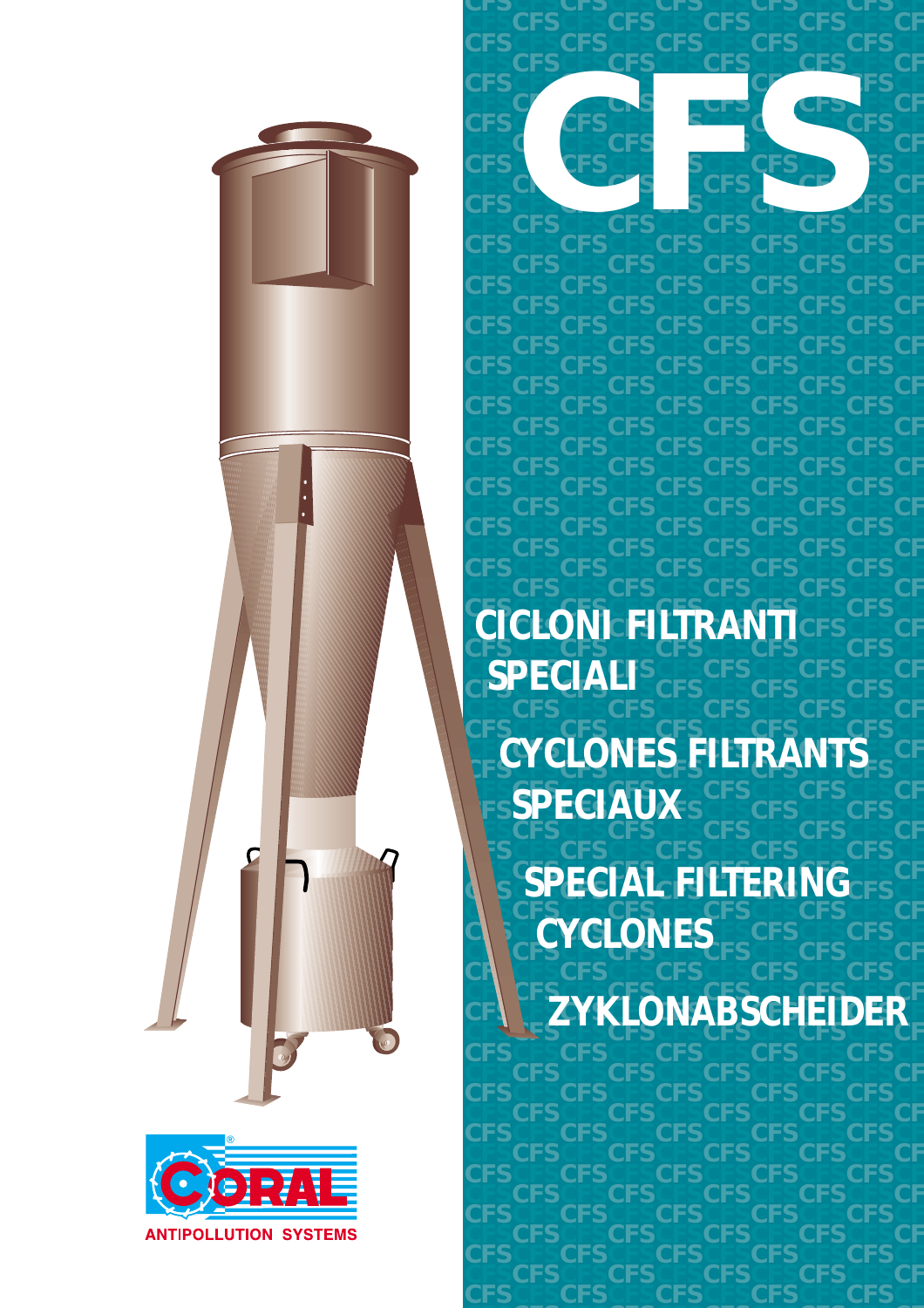| <b>CAMPO DI APPLICAZIONE:</b>      | abbattimento di polveri di granulometria grossolana, trucioli, segatu-<br>ra, polveri metalliche; prefiltro per filtri a tessuto, dei quali ritarda l'in-<br>tasamento.                                                                                  |
|------------------------------------|----------------------------------------------------------------------------------------------------------------------------------------------------------------------------------------------------------------------------------------------------------|
| <b>PRINCIPIO DI FUNZIONAMENTO:</b> | le polveri entrano tangenzialmente nel ciclone, assumono un moto<br>vorticoso discensionale per effetto del peso e della forza centrifuga;<br>l'aria pulita esce verso l'alto mentre le polveri si raccolgono nel conte-<br>nitore carrellato inferiore. |
|                                    | <b>EFFICIENZA:</b> l'esatto dimensionamento determina l'elevata efficienza di filtrazione<br>visibile nel diagramma allegato.                                                                                                                            |
|                                    | <b>ROBUSTA COSTRUZIONE</b> in lamiera verniciata (a richiesta anche in acciaio inox)                                                                                                                                                                     |
|                                    | VERSIONI: CFS 5,5 fino a 3000 mc/h, CFS 7,5 fino a 5000 mc/h; per portate<br>superiori impiegare più cicloni in parallelo o contattare il nostro<br>Ufficio Tecnico. Disponiamo inoltre di una vasta gamma di cicloni ad<br>alta e media efficienza.     |
|                                    | <b>FACILE INSTALLAZIONE MANUTENZIONE NULLA</b>                                                                                                                                                                                                           |

**DIAGRAMMA PERDITE DI CARICO PER CILONI «CFS»**

**DIAGRAM OF LOAD LOSS FOR «CFS» CYCLONES**

**COURBES POUR CYCLONES «CFS»**

650 1300 1950 2600 3250 3900 4550 0 80 100  $220$ 240 260 **KURVE DRUCKVERLUSTE DER «CFS» ZYKLONABSCHEIDER PERDITA DI CARICO PERTE DE CHARGE LOAD LOSS DRUCKVERLUST PORTATA (mc/h) DEBIT (m3/h) CAPACITY (cu. m/h)** 200 180 20 40 60 120 140 160 5200 5850 6500  $\boldsymbol{0}$ 800 1000 2200 2400 2600 2000 1800 200 400 600 1200 1400 1600  $(Pa)$  (mm H<sub>2</sub>O) **CFS 5,5 CFS 7,<sup>5</sup>**

**DOMAINE D'APPLICATION:** séparation des poussières à granulométrie moyenne, copeaux, sciure, poussières métalliques, préfiltre pour filtres à tissu dont il retarde l'encrassement.

**LUFTMENGE (m3/h)**

**PRINCIPE DE FONCTIONNEMENT:** les poussières entrent en tangentiellement dans le cyclon, prennent un mouvement tournant et descendant sous l'effet du poids et de la force centrifuge; l'air propre sort par le haut pendant que les poussières sont recueillies dans le bidon recupérateur mobile.

> **EFFICACITE:** es dimensions exactes confèrent une haute efficacité de filtrage; voir le diagramme ci-joint.

**UNE CONSTRUCTION SOLIDE** en tôle vernie (sur demande, existe aussi en acier inoxydable)

**VERSIONS:** CFS 5,5 jusqu'à 3000 mc/h, CFS 7,5 jusqu'à 5000 mc/h; pour des débits plus importants, utiliser plusieurs cyclones en parallèle ou contacter notre bureau d'étude. Nous disposons égalementd'une vaste gamme de cyclones à haut et moyen rendement.

**INSTALLATION FACILE MAINTENANCE REDUITE OU NEGLIGEABLE**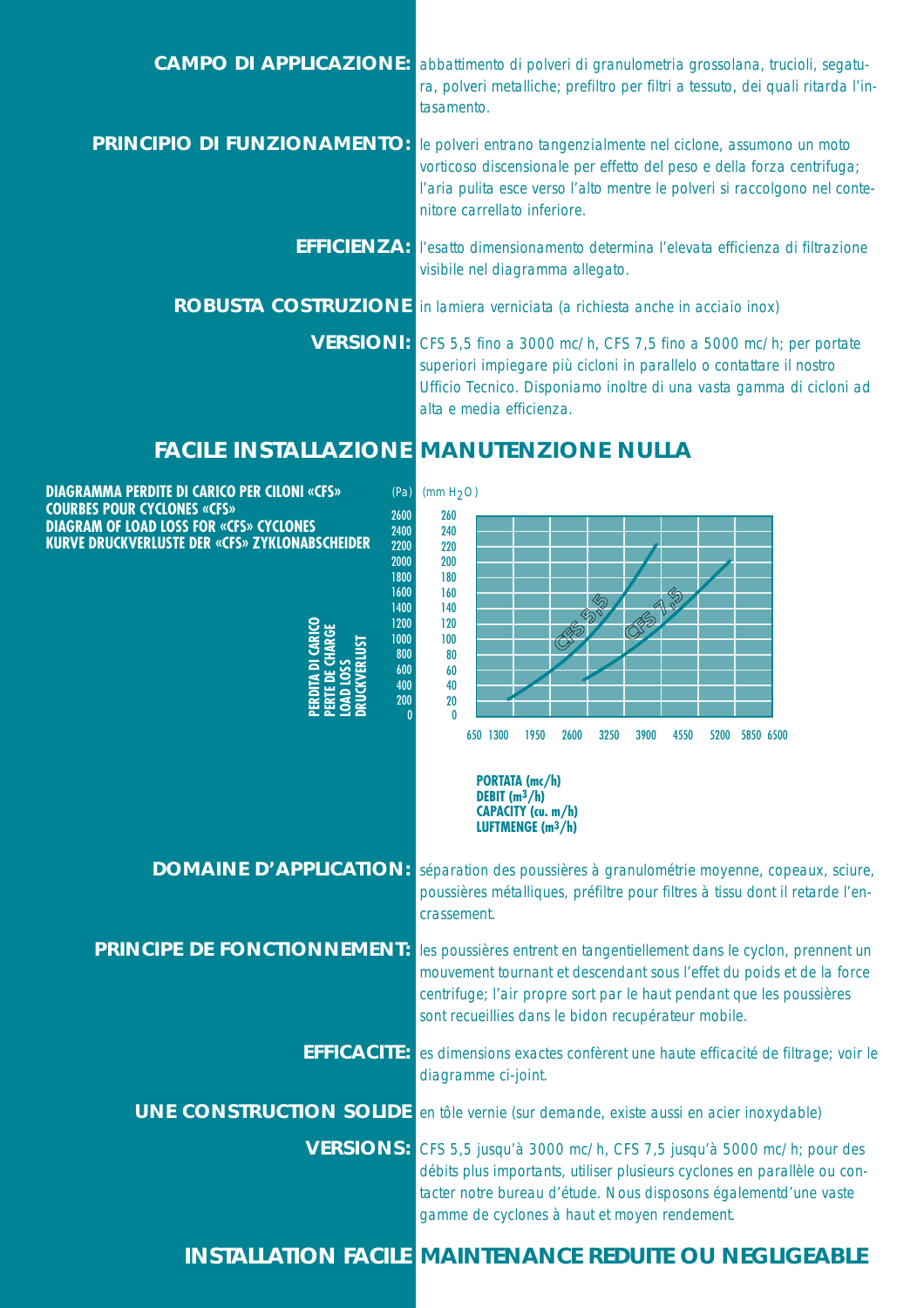| <b>FIELD OF APPLICATION:</b> | elimination of coarse dust particles, chips, sawdust and metal dust;<br>prefilter which delays clogging of fabric filters.                                                                                                                                     |
|------------------------------|----------------------------------------------------------------------------------------------------------------------------------------------------------------------------------------------------------------------------------------------------------------|
| <b>OPERATING PRINCIPLE:</b>  | the dust enters the cyclone at a tangent and acquires a swirling<br>downward motion as a result of its weight and the centrifugal force;<br>clean air exits upwards, while the dust collects in the trolley-mounted<br>container below.                        |
| <b>EFFICIENCY:</b>           | perfect dimensioning is the pre-requisite for high filtration efficiency,<br>as shown in the annexed diagram.                                                                                                                                                  |
|                              | <b>HEAVY-DUTY CONSTRUCTION</b> made of painted sheet metal (or stainless steel on request).                                                                                                                                                                    |
|                              | VERSIONS: CFS 5.5 up to 3000 cu.m/hr; CFS 7.5 up to 5000 cu.m/hr; for<br>higher flow rates, use a number of cyclones connected in parallel<br>or contact our Technical Department. Also available a wide range of<br>cyclones with high and medium efficiency. |

## **EASY INSTALLATION AND NO MAINTENANCE**

**PROBLEMLOSER EINBAU KEINE WARTUNG**

COURBE DE RENDEMENT SEPARATEURS CENTRIFUGES «CFS» PERFORMANCE DIAGRAM FOR «CFS» CYCLONES ABSCHEIDEGRAD DER «CFS» ZYKLONABSCHEIDER